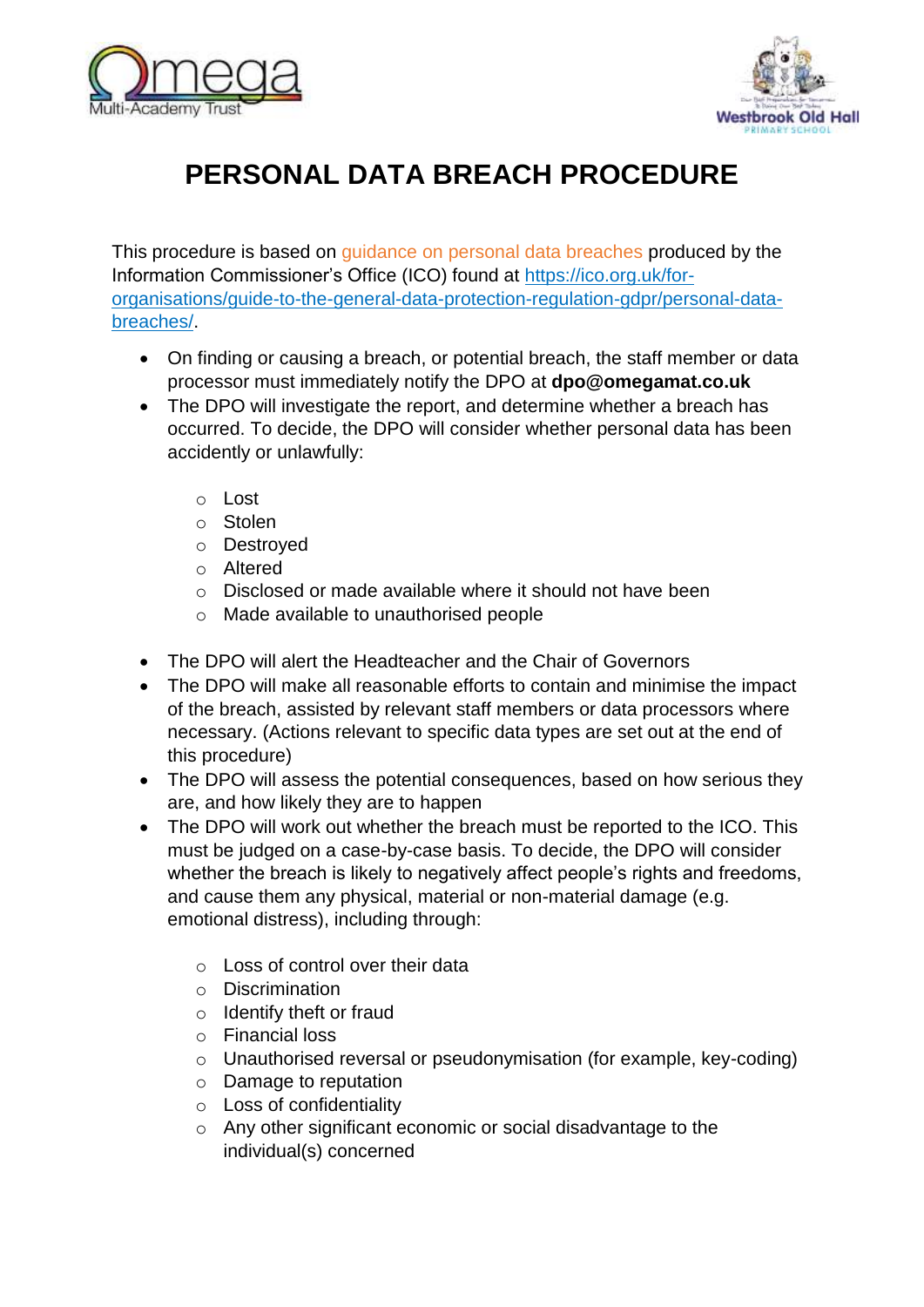If it's likely that there will be a risk to people's rights and freedoms, the DPO must notify the ICO.

- The DPO will document the decision (either way), in case it is challenged at a later date by the ICO or an individual affected by the breach. Documented decisions are stored with the DPO.
- Where the ICO must be notified, the DPO will do this via the 'report a breach page of the ICO website' found at [https://ico.org.uk/for-organisations/report-a](https://ico.org.uk/for-organisations/report-a-breach/personal-data-breach/)[breach/personal-data-breach/](https://ico.org.uk/for-organisations/report-a-breach/personal-data-breach/) within 72 hours. As required, the DPO will set out:
	- $\circ$  A description of the nature of the personal data breach including, where possible:
		- The categories and approximate number of individuals concerned
		- The categories and approximate number of personal data records concerned
	- o The name and contact details of the DPO
	- o A description of the likely consequences of the personal data breach
	- o A description of the measures that have been, or will be taken, to deal with the breach and mitigate any possible adverse effects on the individual(s) concerned
- The DPO will notify any relevant third parties who can help mitigate the loss to individuals – for example, the police, insurers, banks or credit card companies
- The DPO will document each breach, irrespective of whether it is reported to the ICO. For each breach, the record will include the:
	- o Facts and cause
	- o Effects
	- o Action taken to contain it and ensure it does not happen again (such as establishing more robust processes or providing further training for individuals)

Records of breaches will be stored on the Head teacher's computer??

• The DPO and Head teacher will meet to review what happened and how it can be stopped from happening again. This meeting will happen as soon as reasonably possible

## **Actions to minimise the impact of data breaches**

We will take the actions set out below to mitigate the impact of different types of data breach, focusing especially on breaches involving particularly risky or sensitive information. We will review the effectiveness of these actions and amend them as necessary after any data breach.